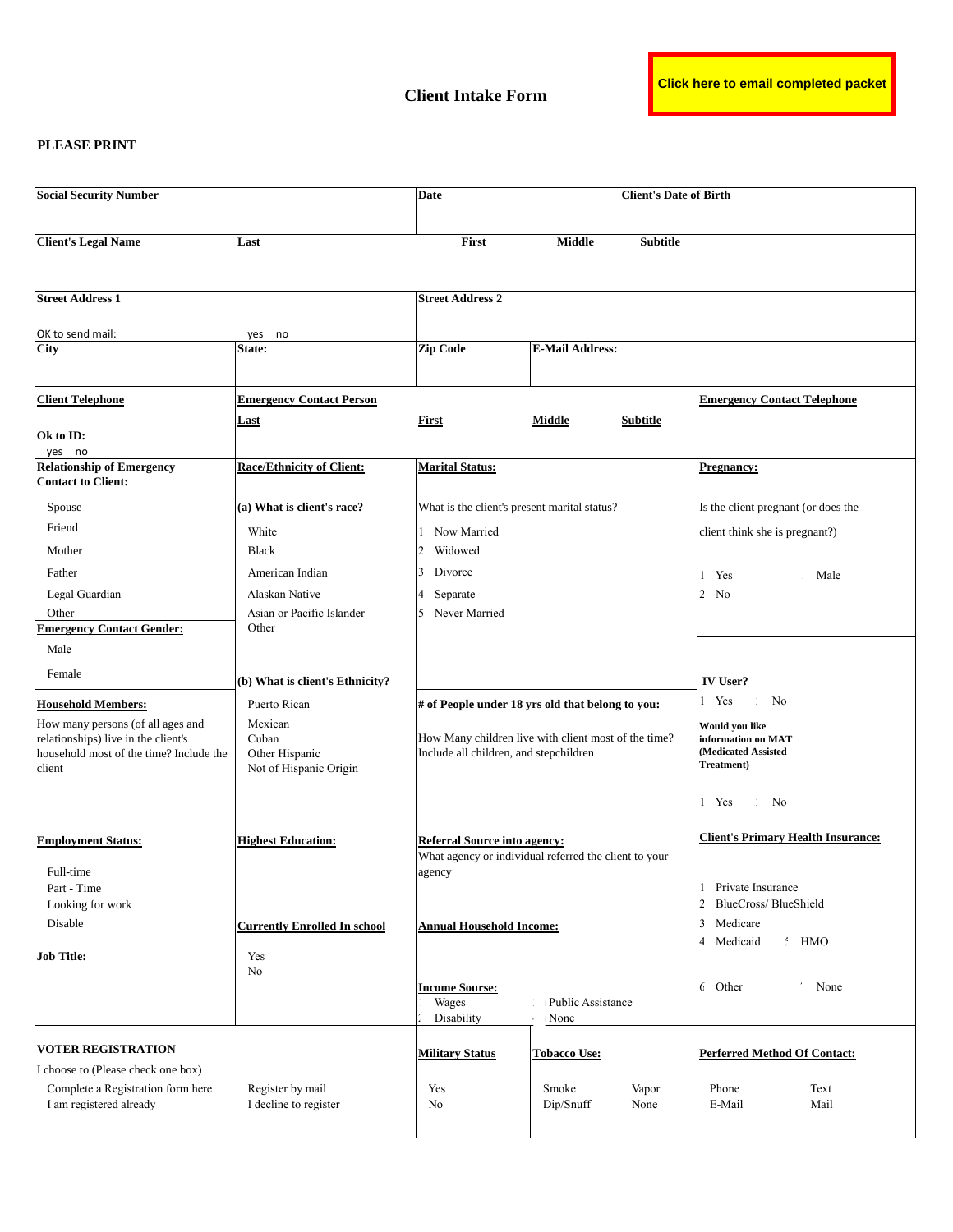## **CLIENT TUBERCULOSIS RISK AND SYMPTOM SURVEY**

Name: \_\_\_\_\_\_\_\_\_\_\_\_\_\_\_\_\_\_\_\_\_\_\_\_\_\_\_\_\_\_\_\_\_Client ID#: \_\_\_\_\_\_\_\_\_\_\_\_\_\_\_\_\_\_\_\_\_\_\_\_\_\_\_\_\_

| <b>Risk Assessment</b>                                                                                                                                                  | <b>YES</b> | NΟ |
|-------------------------------------------------------------------------------------------------------------------------------------------------------------------------|------------|----|
| Have you ever been diagnosed with or treated for TB?                                                                                                                    |            |    |
| Within the past 6 months, have you been around someone<br>who has been diagnosed with or treated for TB?                                                                |            |    |
| Within the past 6 months, have you traveled to or lived in any<br>of the following countries: Latin America, the Caribbean,<br>Africa, Asia, Eastern Europe, or Russia? |            |    |
| Within the past 6 months, have you lived or worked in any of<br>the following places: homeless shelter, jail, prison, or nursing<br>home?                               |            |    |
| Do you currently have any condition that weakens your<br>immunity or ability to fight disease?                                                                          |            |    |
| Within the past 6 months, have you injected illegal or other<br>drugs into your body which were not recommended by your<br>doctor?                                      |            |    |

| <b>Current Symptom Survey</b>                                                                                | <b>YES</b> | <b>NC</b> |
|--------------------------------------------------------------------------------------------------------------|------------|-----------|
| Have you had a cough for 3 weeks or longer which is much<br>worse than a regular cough when you have a cold? |            |           |
| Have you lost more than 5 pounds for no known reason?                                                        |            |           |
| Have you coughed up blood?                                                                                   |            |           |
| Have you experienced frequent, <i>unexplained</i> fever lasting for<br>2 weeks or more?                      |            |           |
| Have you had unusual or heavy sweating, especially at night?                                                 |            |           |
| Have you experienced weakness or extreme fatigue?                                                            |            |           |

If you answered "YES" to a current symptom, please explain:

| <b>Client Signature</b>      | Date |
|------------------------------|------|
|                              |      |
|                              |      |
| Administrative Signature     | Date |
|                              |      |
|                              |      |
| <b>Coordinator Signature</b> | Date |
|                              |      |
|                              |      |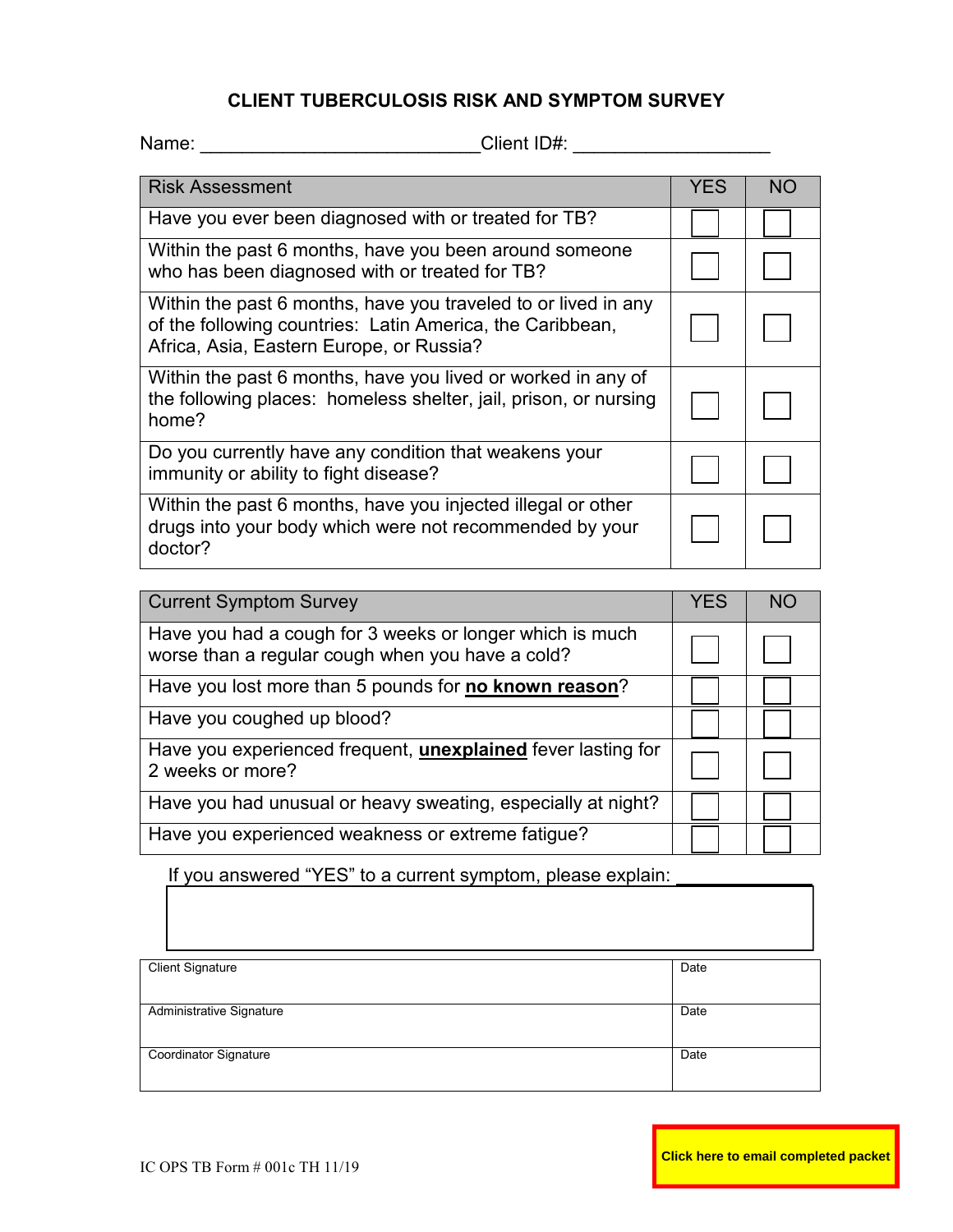## **GAIN-Short Screener (GAIN-SS)** Version [GVER]: GAIN-SS 2.0.3

|              |    | $\mathbf{V}$ crostom $\mathbf{V}$ $\mathbf{V}$ $\mathbf{L}$ $\mathbf{N}$ $\mathbf{V}$ . Of $\mathbf{V}$ and $\mathbf{V}$ are $\mathbf{V}$ .<br>What is your name? a. $\underbrace{\hspace{2cm}}$ (First name) b. $\underbrace{\hspace{2cm}}$ c. $\underbrace{\hspace{2cm}}$                                                                                                                                                                                                                                                                                |                              |                                                                             |                |                       |
|--------------|----|------------------------------------------------------------------------------------------------------------------------------------------------------------------------------------------------------------------------------------------------------------------------------------------------------------------------------------------------------------------------------------------------------------------------------------------------------------------------------------------------------------------------------------------------------------|------------------------------|-----------------------------------------------------------------------------|----------------|-----------------------|
|              |    | (Last name)                                                                                                                                                                                                                                                                                                                                                                                                                                                                                                                                                |                              |                                                                             |                |                       |
|              |    | What is today's date? (MM/DD/YYYY) / /                                                                                                                                                                                                                                                                                                                                                                                                                                                                                                                     |                              |                                                                             |                |                       |
|              |    | The following questions are about common psychological, behavioral, and personal<br>problems. These problems are considered significant when you have them for two or<br>more weeks, when they keep coming back, when they keep you from meeting your<br>responsibilities, or when they make you feel like you can't go on.<br>After each of the following questions, please tell us the last time that you had the<br>problem, if ever, by answering, "In the past month" (3), "2-12 months ago" (2), "1 or<br>more years ago" $(1)$ , or "Never" $(0)$ . | Past month<br>$\overline{3}$ | 12 months ago<br>$\mathbf{c}$<br>$\overline{\mathcal{C}}$<br>$\overline{2}$ | $1+$ years ago | Never<br>$\mathbf{0}$ |
| <b>IDScr</b> | 1. | When was the last time that you had significant problems                                                                                                                                                                                                                                                                                                                                                                                                                                                                                                   |                              |                                                                             |                |                       |
|              |    | a. with feeling very trapped, lonely, sad, blue, depressed, or hopeless                                                                                                                                                                                                                                                                                                                                                                                                                                                                                    |                              |                                                                             |                |                       |
|              |    | with sleep trouble, such as bad dreams, sleeping restlessly, or<br>$\mathbf{b}$ .                                                                                                                                                                                                                                                                                                                                                                                                                                                                          |                              |                                                                             |                |                       |
|              |    | with feeling very anxious, nervous, tense, scared, panicked,<br>$\mathbf{c}$ .                                                                                                                                                                                                                                                                                                                                                                                                                                                                             |                              |                                                                             |                |                       |
|              |    | with becoming very distressed and upset when something<br>d.                                                                                                                                                                                                                                                                                                                                                                                                                                                                                               |                              |                                                                             |                |                       |
|              |    | e.                                                                                                                                                                                                                                                                                                                                                                                                                                                                                                                                                         |                              |                                                                             |                |                       |
| <b>EDScr</b> | 2. | When was the last time that you did the following things two or more times?<br>a. Lied or conned to get things you wanted or to avoid having to do                                                                                                                                                                                                                                                                                                                                                                                                         |                              |                                                                             |                |                       |
|              |    | b.                                                                                                                                                                                                                                                                                                                                                                                                                                                                                                                                                         |                              |                                                                             |                |                       |
|              |    | $\mathbf{c}$ .                                                                                                                                                                                                                                                                                                                                                                                                                                                                                                                                             |                              |                                                                             |                |                       |
|              |    | d.                                                                                                                                                                                                                                                                                                                                                                                                                                                                                                                                                         |                              |                                                                             |                |                       |
|              |    | e.                                                                                                                                                                                                                                                                                                                                                                                                                                                                                                                                                         |                              |                                                                             |                |                       |
| <b>SDScr</b> | 3. | When was the last time that<br>you used alcohol or other drugs weekly or more often?<br>a.<br>you spent a lot of time either getting alcohol or other drugs, using alcohol or<br>b.                                                                                                                                                                                                                                                                                                                                                                        |                              |                                                                             |                |                       |
|              |    | other drugs, or feeling the effects of alcohol or other drugs?<br>you kept using alcohol or other drugs even though it was causing social<br>c.                                                                                                                                                                                                                                                                                                                                                                                                            |                              |                                                                             |                |                       |
|              |    | problems, leading to fights, or getting you into trouble with other people?                                                                                                                                                                                                                                                                                                                                                                                                                                                                                |                              |                                                                             |                |                       |
|              |    | your use of alcohol or other drugs caused you to give up, reduce or have<br>d.<br>problems at important activities at work, school, home, or social events?.                                                                                                                                                                                                                                                                                                                                                                                               |                              |                                                                             |                |                       |
|              |    | you had withdrawal problems from alcohol or other drugs like shaky hands,<br>e.<br>throwing up, having trouble sitting still or sleeping, or that you used any<br>alcohol or other drugs to stop being sick or avoid withdrawal problems?                                                                                                                                                                                                                                                                                                                  |                              |                                                                             |                |                       |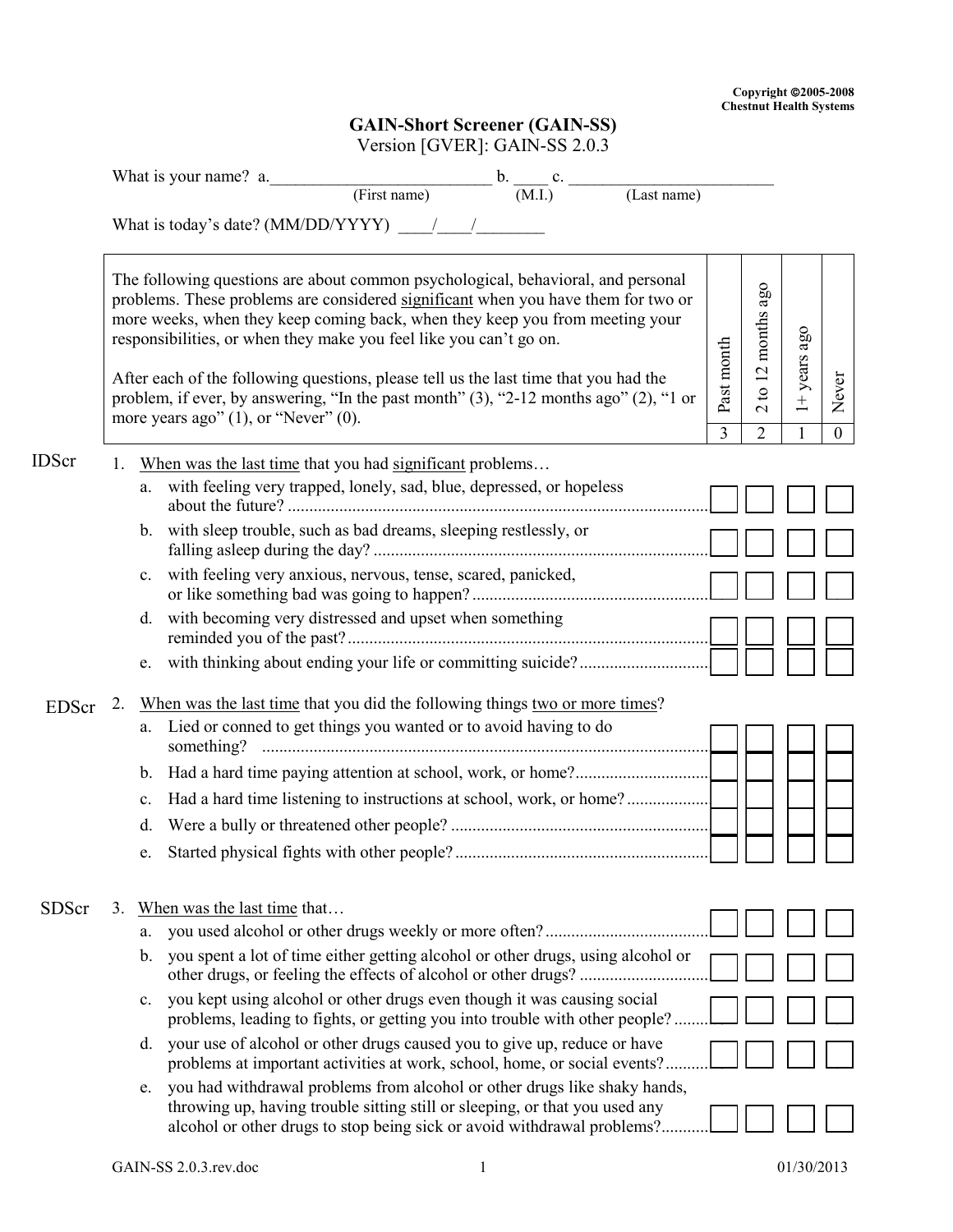|              |          |                                                                                                                                                                                                                                                                                                                                                                                                                                       |            | Copyright @2005-2008<br><b>Chestnut Health Systems</b> |                |                |
|--------------|----------|---------------------------------------------------------------------------------------------------------------------------------------------------------------------------------------------------------------------------------------------------------------------------------------------------------------------------------------------------------------------------------------------------------------------------------------|------------|--------------------------------------------------------|----------------|----------------|
|              |          | (Continued)<br>After each of the following questions, please tell us the last time that you had the<br>problem, if ever, by answering, "In the past month" (3), "2-12 months ago" (2), "1 or<br>more years ago" $(1)$ , or "Never" $(0)$ .                                                                                                                                                                                            | Past month | $2$ to 12 months ago                                   | $1+$ years ago | Never          |
|              |          |                                                                                                                                                                                                                                                                                                                                                                                                                                       | 3          | $\overline{2}$                                         | 1              | $\overline{0}$ |
| <b>CVScr</b> | 4.<br>5. | When was the last time that you<br>a. had a disagreement in which you pushed, grabbed, or<br>c.<br>drove a vehicle while under the influence of alcohol or illegal drugs?<br>d.<br>e. purposely damaged or destroyed property that did not belong to you?<br>Do you have other significant psychological, behavioral, or personal problems<br>that you want treatment for or help with? (If yes, please describe below)<br>v1.<br>v2. |            | <u>Yes,</u>                                            | No             |                |
|              |          | v3.                                                                                                                                                                                                                                                                                                                                                                                                                                   |            |                                                        |                |                |
|              | 6.<br>7. | What is your gender? (If other, please describe below) 1-Male 2-Female<br>v1.<br>How old are you today? $\vert \vert$<br>years                                                                                                                                                                                                                                                                                                        |            | 99-Other                                               |                |                |
|              |          | <b>Trauma Screening</b>                                                                                                                                                                                                                                                                                                                                                                                                               |            |                                                        |                |                |
|              | a.       | Have you been through any experience that caused you to think that you might get physically hurt or<br>that you might not even live through it?<br>N <sub>o</sub><br>Yes                                                                                                                                                                                                                                                              |            |                                                        |                |                |
|              |          | b. Have you been through any experience that caused you to feel that you would never be safe or secure<br>again?<br>No<br>Yes                                                                                                                                                                                                                                                                                                         |            |                                                        |                |                |
|              | c.       | If you answered yes to question 1 or 2, is this situation current?<br>Yes<br>No                                                                                                                                                                                                                                                                                                                                                       |            |                                                        |                |                |
|              |          | d. If you answered yes to question 1 or 2, would you like to be able to talk with someone in more detail<br>about these experiences that you have been through?<br>Yes<br>$\overline{N}$                                                                                                                                                                                                                                              |            |                                                        |                |                |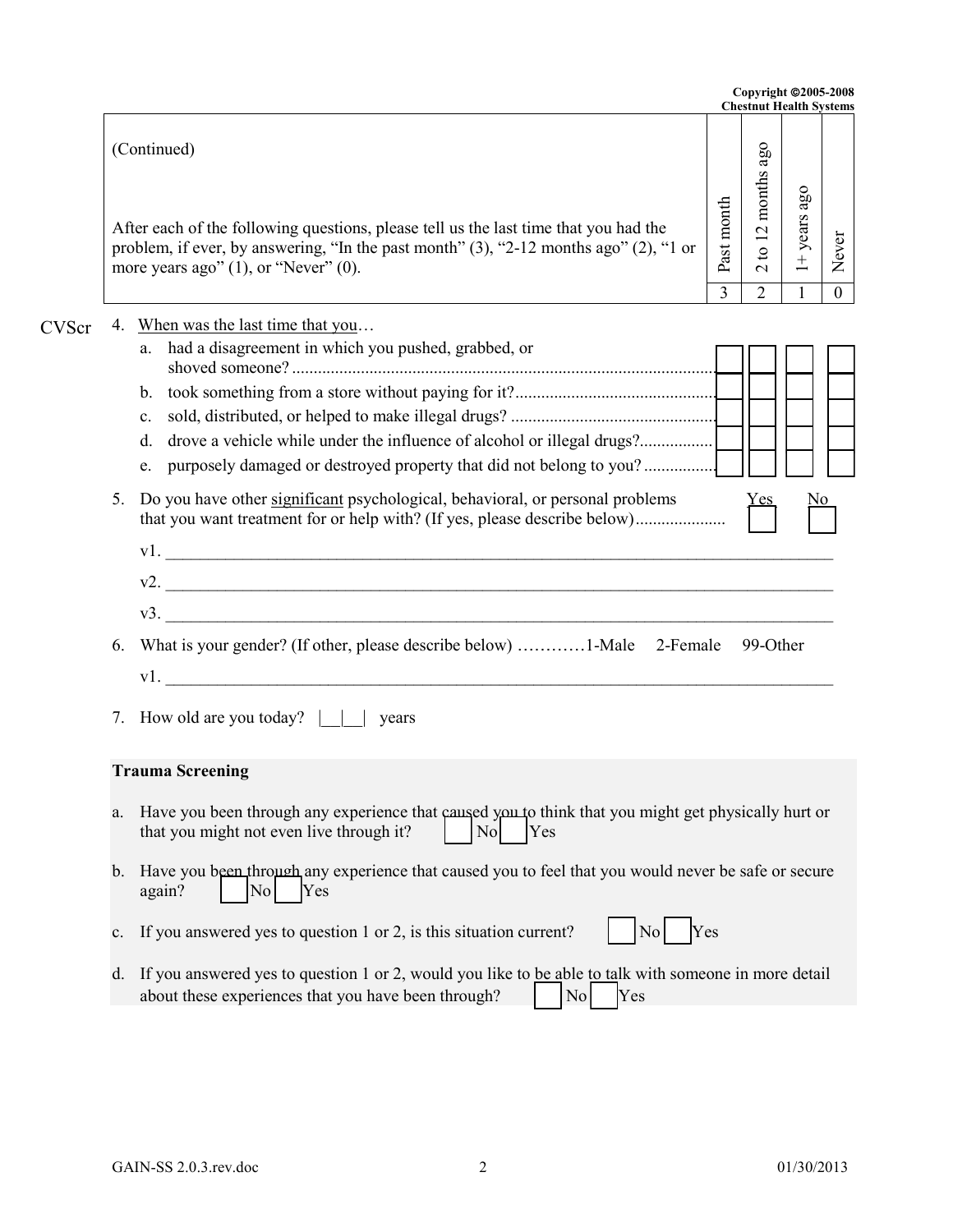## **Family Assessment Form**

In order for the staff of the Phoenix Center to effectively treat your child, it is important that we obtain not only his/her perspective but also your perspective. Please take a few minutes to fill out this Assessment Form. If you have any questions, please feel free to discuss them with the Intake Counselor.

 $\_$ 

\_\_\_\_\_\_\_\_\_\_\_\_\_\_\_\_\_\_\_\_\_\_\_\_\_\_\_\_\_\_\_\_\_\_\_\_\_\_\_\_\_\_\_\_\_\_\_\_\_\_\_\_\_\_\_\_\_\_\_\_\_\_\_\_\_\_\_\_\_\_\_\_\_\_\_

 $\_$ 

\_\_\_\_\_\_\_\_\_\_\_\_\_\_\_\_\_\_\_\_\_\_\_\_\_\_\_\_\_\_\_\_\_\_\_\_\_\_\_\_\_\_\_\_\_\_\_\_\_\_\_\_\_\_\_\_\_\_\_\_\_\_\_\_\_\_\_\_\_\_\_\_\_\_\_

 $\_$ 

 $\_$ 

 $\mathcal{L}_\text{max}$  , and the contribution of the contribution of the contribution of the contribution of the contribution of the contribution of the contribution of the contribution of the contribution of the contribution of t

 $\mathcal{L}_\mathcal{L} = \{ \mathcal{L}_\mathcal{L} = \{ \mathcal{L}_\mathcal{L} = \{ \mathcal{L}_\mathcal{L} = \{ \mathcal{L}_\mathcal{L} = \{ \mathcal{L}_\mathcal{L} = \{ \mathcal{L}_\mathcal{L} = \{ \mathcal{L}_\mathcal{L} = \{ \mathcal{L}_\mathcal{L} = \{ \mathcal{L}_\mathcal{L} = \{ \mathcal{L}_\mathcal{L} = \{ \mathcal{L}_\mathcal{L} = \{ \mathcal{L}_\mathcal{L} = \{ \mathcal{L}_\mathcal{L} = \{ \mathcal{L}_\mathcal{$ 

 $\mathcal{L}_\text{max}$  , and the set of the set of the set of the set of the set of the set of the set of the set of the set of the set of the set of the set of the set of the set of the set of the set of the set of the set of the  $\_$ 

\_\_\_\_\_\_\_\_\_\_\_\_\_\_\_\_\_\_\_\_\_\_\_\_\_\_\_\_\_\_\_\_\_\_\_\_\_\_\_\_\_\_\_\_\_\_\_\_\_\_\_\_\_\_\_\_\_\_\_\_\_\_\_\_\_\_\_\_\_\_\_\_\_\_\_

| Client<br>Name: | Your Name and Relation: |  |
|-----------------|-------------------------|--|
|                 |                         |  |

- 1. Please list the name, age, and relation of everyone living in the home with your child.
- 2. Briefly describe the relationship between your child and the above members of the household. (For example: who gets along well, who has a strained relationship).
- 3. Do you feel your child is in need of Substance Abuse Treatment? \_\_\_\_\_\_\_\_\_\_\_\_\_ Explain:
- 4. Describe in your own words what you feel your child's problems are:
- 5. Please list any previous counseling/treatment services your child has received (where and  $\mathbf{when}$ ).

Do you feel this service was beneficial? \_\_\_\_\_ Explain: \_\_\_\_\_\_\_\_\_\_\_\_\_\_\_\_\_\_\_\_\_\_\_\_ \_\_\_\_\_\_\_\_\_\_\_\_\_\_\_\_\_\_\_\_\_\_\_\_\_\_\_\_\_\_\_\_\_\_\_\_\_\_\_\_\_\_\_\_\_\_\_\_\_\_\_\_\_\_\_\_\_\_\_\_\_\_\_\_\_\_\_\_\_\_\_\_\_\_\_

6. Is your child currently taking or supposed to be taking any prescribed medications?

Has your child been prescribed medications in the past to control mood or behavior? If yes, what was prescribed and who prescribed ? \_\_\_\_\_\_\_\_\_\_\_\_\_\_\_\_\_\_\_\_\_\_\_\_\_\_\_\_\_\_\_\_\_\_\_\_\_

 $\mathcal{L}_\text{max}$  , and the contribution of the contribution of the contribution of the contribution of the contribution of the contribution of the contribution of the contribution of the contribution of the contribution of t

 $\mathcal{L}_\text{max} = \mathcal{L}_\text{max} = \mathcal{L}_\text{max} = \mathcal{L}_\text{max} = \mathcal{L}_\text{max} = \mathcal{L}_\text{max} = \mathcal{L}_\text{max} = \mathcal{L}_\text{max} = \mathcal{L}_\text{max} = \mathcal{L}_\text{max} = \mathcal{L}_\text{max} = \mathcal{L}_\text{max} = \mathcal{L}_\text{max} = \mathcal{L}_\text{max} = \mathcal{L}_\text{max} = \mathcal{L}_\text{max} = \mathcal{L}_\text{max} = \mathcal{L}_\text{max} = \mathcal{$